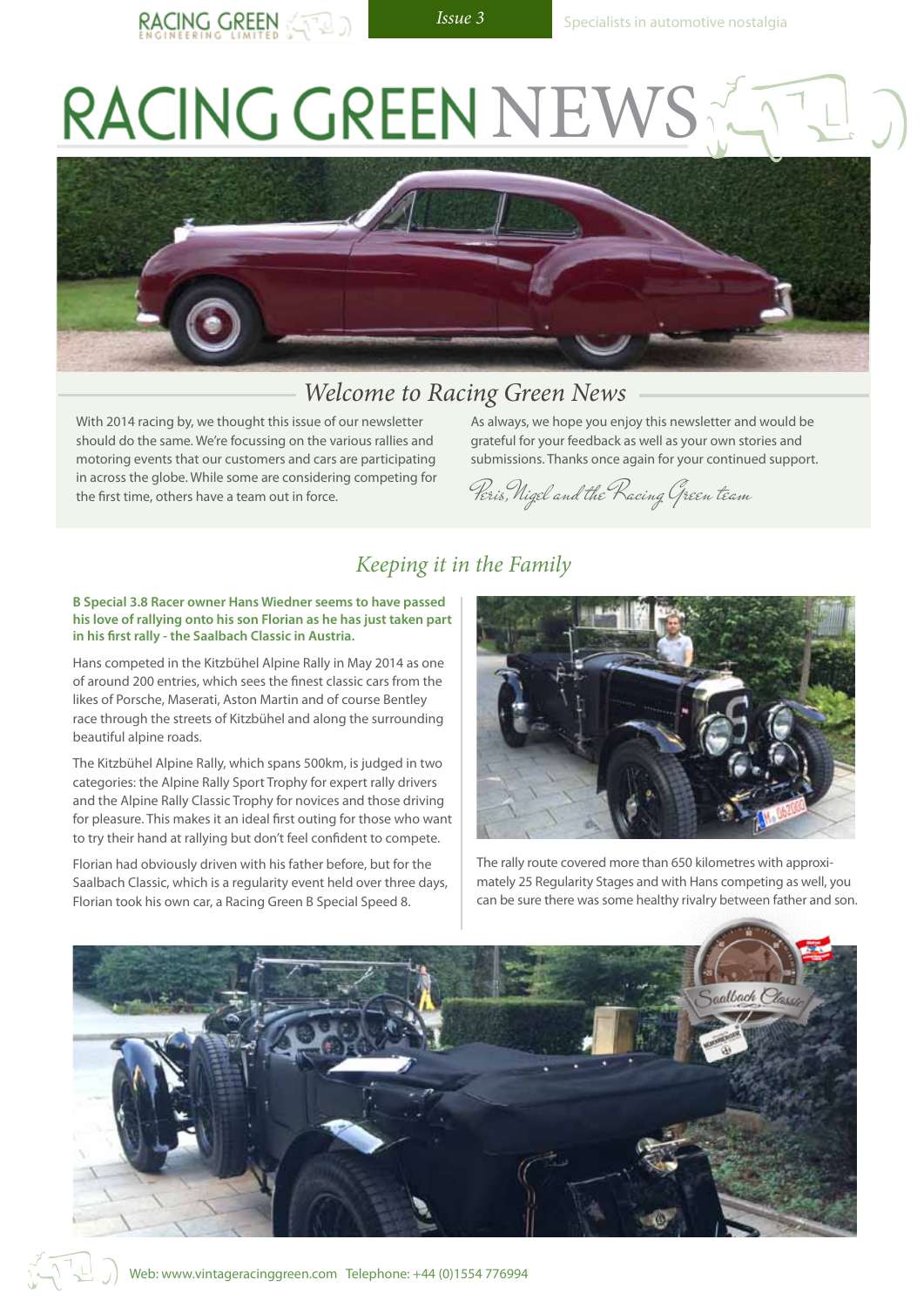

Even with its sleek lines and stunning curves, the Bentley has always been seen as a man's car so imagine the look on people's faces when they see Andrea Blyth at the wheel. The Yorkshire lass, who just happens to be blonde, is more likely to be found in the garage than in the kitchen.



"I keep extending the garage to fit my cars rather than extending the house and having a new kitchen," explains Andrea. And given she's just taken delivery of a new Speed 8 its no wonder.

Andrea and husband Simon are both car lovers but its Andrea who is the one who is always looking and progressively changing cars.

"Simon wants to cherish each one of them whereas I want to own everything and drive a whole host of cars. He's always telling me to keep my hands in my pockets."

She didn't listen though, and it's a good job too else they would have never of bought their first Racing Green, a Speed 6 that they happened to spot on the way to the Beaulieu Motor Museum in the UK.

"We were passing a garage that sold vintage Bentleys and spotted the Speed 6," adds Andrea. "We stopped to speak to the owner and he explained that he was selling the car for Racing Green. It was only number two or three off the production line and I knew I had to have it. I was so certain, I wrote a cheque for the deposit there and then.

"We kept the Speed 6 for a good few years but then we saw the Blue Train. There was no question that I wasn't having one and

the order was placed. Only problem was having to wait for it to be delivered so we decided to sell the Speed 6 so I could sample a few other cars while we were waiting for our new car to arrive!

The Blue Train arrived in 2013 and they have been inseparable ever since. Andrea doesn't drink so it gives her the perfect excuse to always be the one behind the wheel, hence the raised eyebrows.

"I always surprised by people's response to seeing a woman behind the wheel, especially of a car like this. I've always loved cars, I'm happy to get my hands dirty and I believe you should buy, use and enjoy your car, whatever it is."

Over the years Andrea and Simon have built up quite the collection. Their garage features a 1927 Rolls Royce Phantom, which Andrea admits is a challenge to drive but she loves it just the same. There's also a 1930 Alvis, which was Andrea's first car with a synchromesh gearbox and centre acceleration.

While Andrea's tastes are vintage cars of the 1920s and early 30s, a far cry from her daily driver – a Range Rover, Simon has a passion for Volvos after using them through his teenage years. An Amazon, a rare 262 and 244 are just some of the models in his collection.

At least now with two Racing Green cars at their disposal, they don't have to argue about who's driving – they have one each!

"I'd use the Blue Train all the time if my husband didn't insist on keeping them so clean," jokes Andrea. "The steering on Racing Green models is so light compared to other cars. The standard and quality of its build and performance is beyond compare."

Having taken the Blue Train to Scotland and the Speed 8 to events such as Le Mans Classic, could a rally be in Andrea's future?

"It's on my list," Andrea replies with a glint in her eye.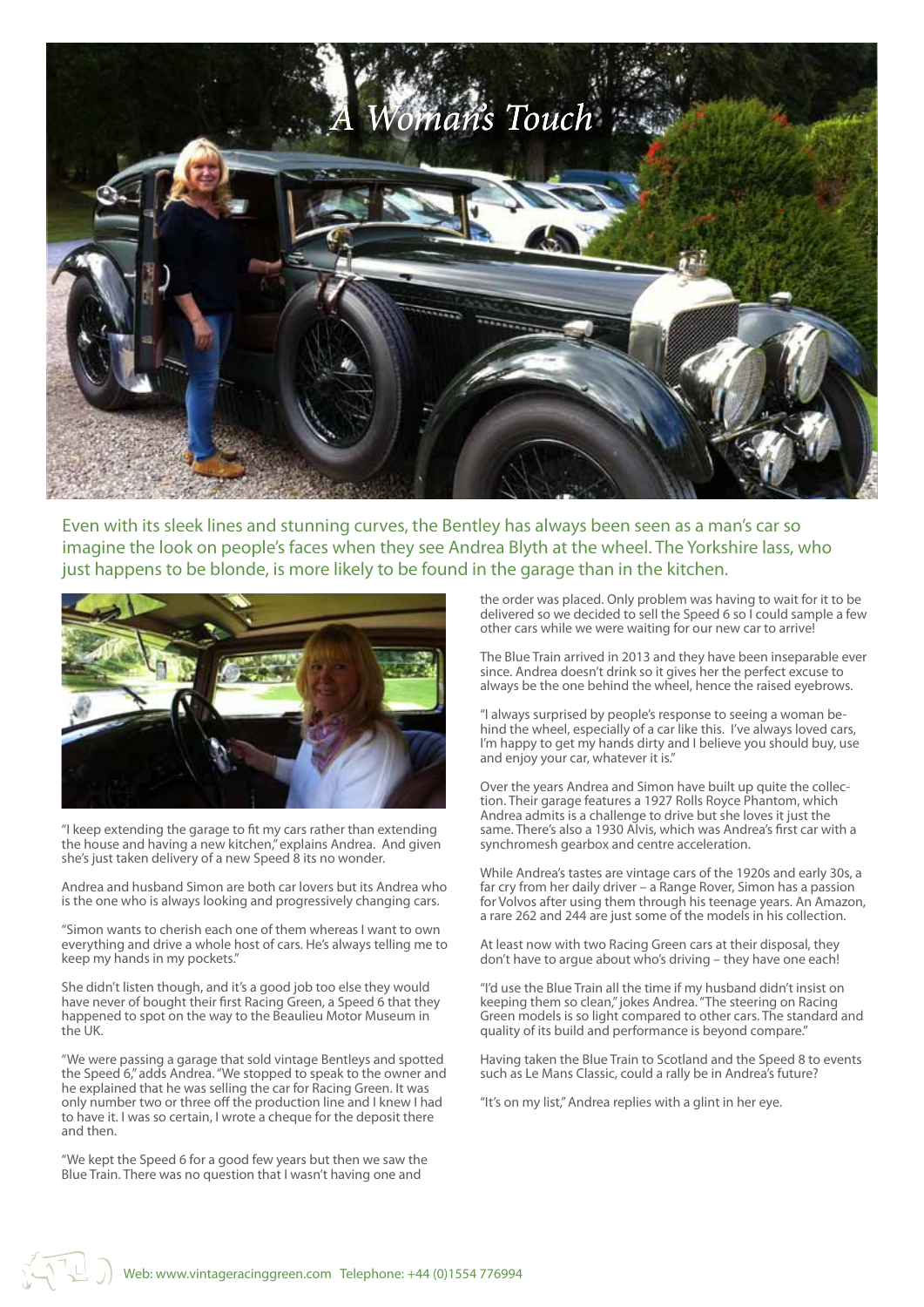

If you are looking for a greater adventure than the shorter rallies that are on offer in the UK and Europe, why not challenge your driving skills and your car and head further afield into new frontiers. From crossing continents to the World's greatest motoring challenge, the routes are endless...

For the biggest adventures, the Endurance Rally Association leads the way. Organising rallies that venture into areas never visited before is no mean feat but makes for fantastic driving.

Two Bentley Special Speed 8's are currently being prepared to take on The Road To Mandalay in February 2015. Anton Gonnissen, who has already put his car through its paces on the 2013 Peking to Paris, and Peter Pollet will take both take on this brand new event, which sees borders crossed for the first time.

The Road to Mandalay starts from famous Raffles Hotel, Singapore, and drives up through Malaysia into Thailand and on into Burma, finishing in Rangoon after driving the road to Mandalay.

Another great adventure, especially for those who are new to rallying and want to test the waters, is the TransAmerica 2015. Competitors travel from Halifax, Nova Scotia, on the east coast of Canada, to San Francisco, California through some of the best and most spectacular scenery and roads that both the Canada

and the United States has to offer in the company of fellow enthusiasts.

"We give navigator training, offer plenty of advice before you even get to the start line and the camaraderie on the rally is second to none," explains Rally Director Philip Young.

Philip has over 30 years experience of organising short and long distance rallies and is the brainchild behind the Peking to Paris Motoring Challenge, which takes place in 2016 but is already fully booked.

"We have some novices join us on the Peking to Paris and some fair much better than others. But it's not for the faint hearted. A month on the road, covering such amazing distances each day is hard work. That one is definitely not a pleasure cruise."

To find out more about the ERA rallies, **visit www.endurorally.com**